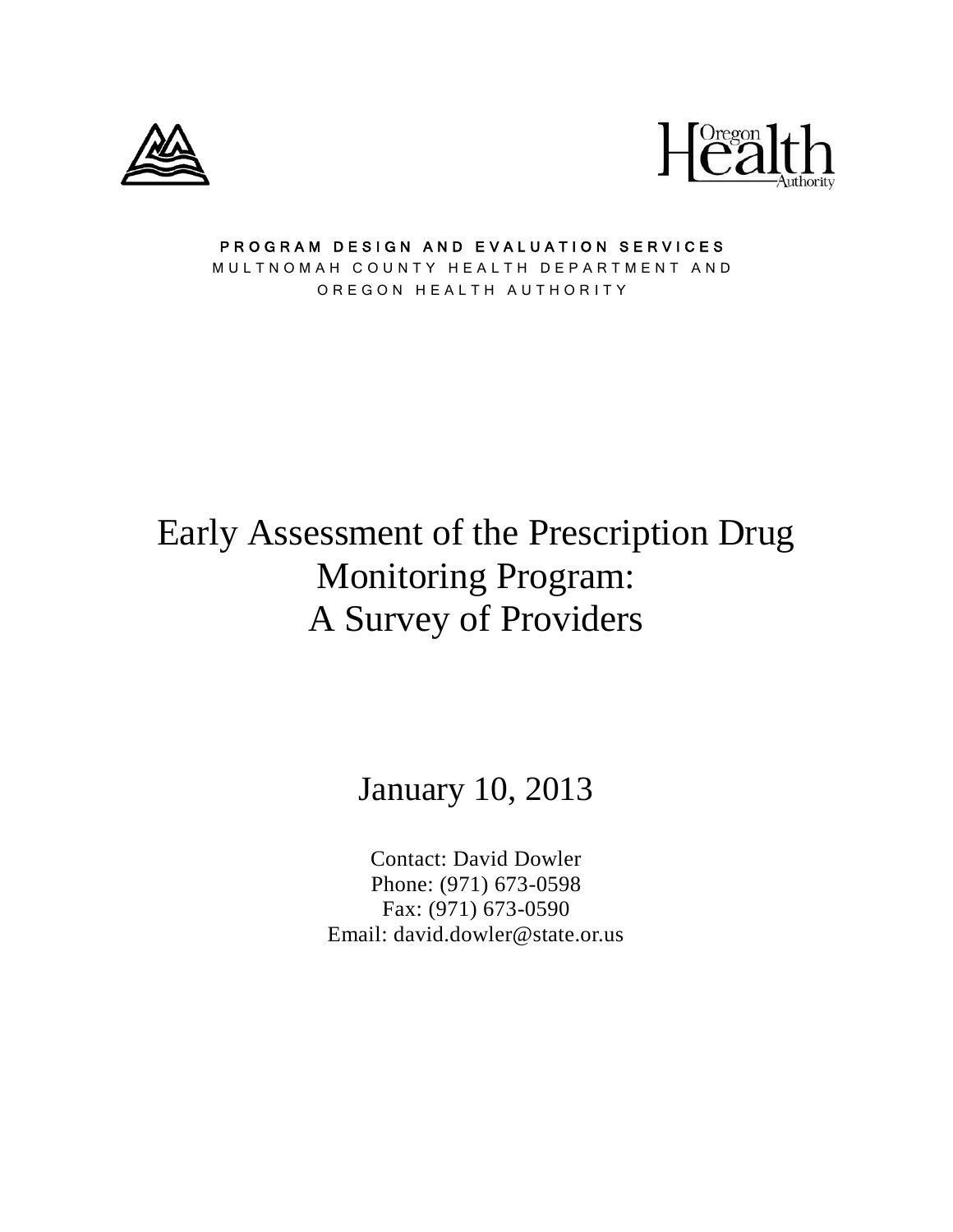[this page has been intentionally left blank]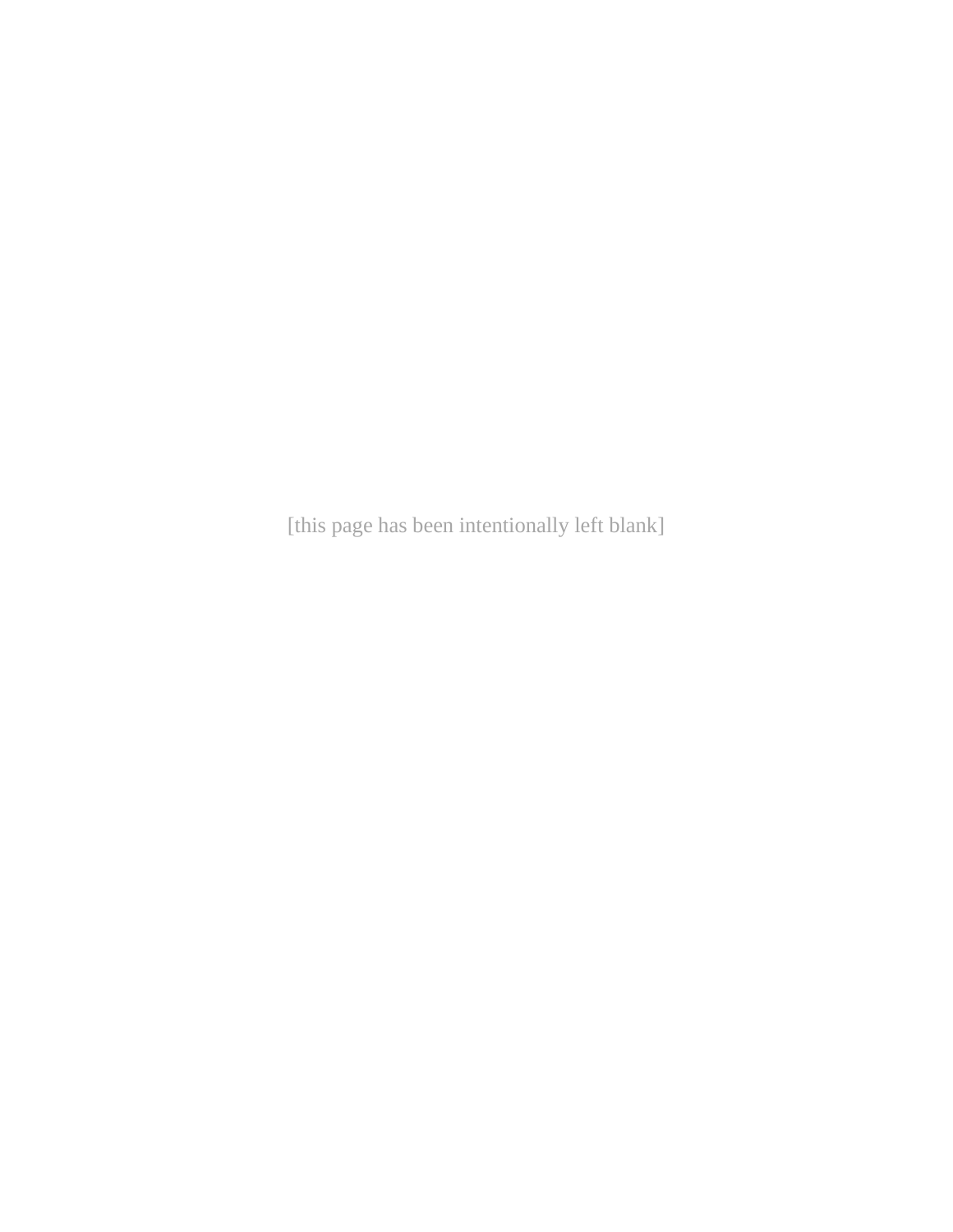## **Table of Contents**

| 3              |
|----------------|
| $\overline{A}$ |
| 4              |
| 5              |
| 5              |
| 6              |
| 6              |
| 9              |
| 11             |
| 19             |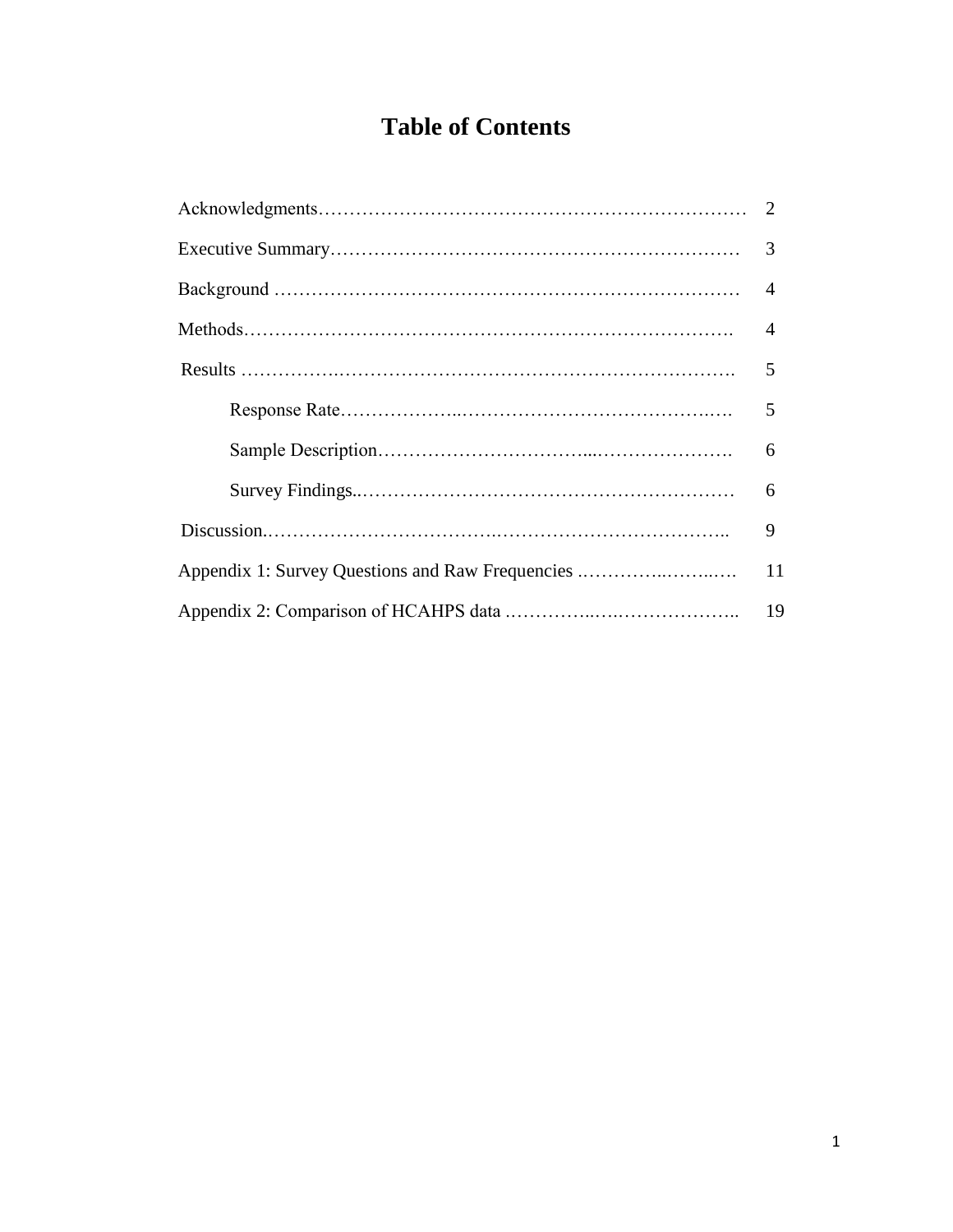## **Acknowledgements**

I would like to acknowledge those who helped develop the survey whose findings are presented in this report.

Susan Payne from the Southern University of Maine shared a copy from an earlier survey. From PDES: Julie Maher and Barbara Pizacani From Oregon Public Health Division, Injury and Violence Prevention section: Lisa Millet, Todd Beran, Dagan Wright From Accumentra Health: Jessica Irvine From OHSU: Rick Deyo From the Oregon Pharmacy Board: Gary Schnabel and other pharmacists From the PDMP Advisory Commission: Teresa Keane From the PDMP Data Work Group: Ted Williams I also appreciate feedback from David Hays and Joan Nelson from GreenField Health.

Ann Thomas and Leslie Byster from the Oregon Public Health Division, Acute and Communicable Disease Prevention section helped with datasets used to contact providers for the survey, and Heidi Murphy from the PDMP program helped to stratify the provider lists into registered and non-registered users.

I"d especially like to acknowledge the many providers who took the time to answer the survey, from which we have learned a great deal about the acceptance and use of the PDMP program, and how to continue to improve the program for the community of providers in Oregon.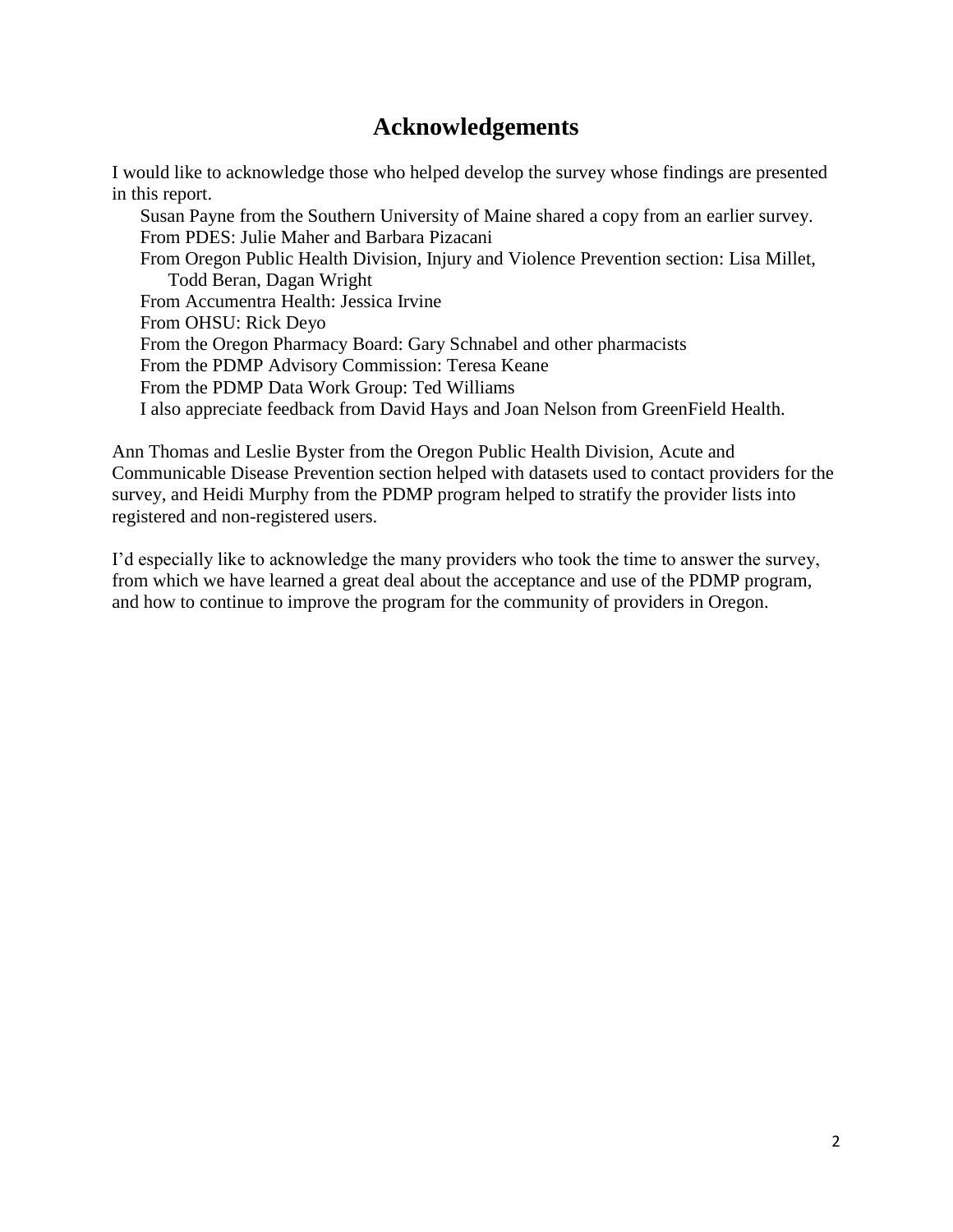## **Executive Summary**

The Prescription Drug Monitoring Program was set up to collect information from pharmacies about certain controlled substances being dispensed in Oregon. The system became operational in September 2011 when providers started using the system to assess controlled substance use by their patients. Program Design and Evaluation Services (PDES) developed and implemented a statewide provider survey to assess early use of the system. The purpose of this report is to present findings from that survey.

Surveys were sent to 1,100 providers chosen randomly from board lists of licensed medical doctors, physician assistants, nurse practitioners, doctors of osteopathy, dentists and pharmacists. The response rate was 62%, and the final sample size was 675.

Overall there was very positive feedback about the program. The large majority of respondents agreed that the program would likely improve management of patient prescriptions (92%), engender interest for most providers to use the system (92%), increase communication between providers (80%), and have an impact (86%). About three quarters of registered users (77%) reported that benefits exceed the drawbacks, and most found it "very useful" in monitoring prescriptions (65%) and controlling doctor shopping (64%).

About half (54%) were moderate or active users, and using the system had generated the following activities for the majority of providers in the past 30 days: spoken with a patient about controlled substance use (78%), confirmed patient not misusing prescriptions (68%), confirmed patient was doctor shopping (59%) and/or reduced or eliminated prescriptions for a patient (59%). There was also evidence that system use had led to more communication between providers and other clinicians and staff within their practice (64%), other providers who write prescriptions (67%), other pharmacists (63%) and patients (79%).

About one in five reported some difficulty registering to use the system (20%) or accessing patient information (18%). When asked about barriers keeping them from using the system more frequently, the most important barriers were not enough time (40% indicated this was a large or medium barrier), lack of access for support staff (31%), or the system not being easy to use (17%). When asked what would improve the program, the largest theme among written comments was the desire to allow support staff to have access to the program. Other themes included the desire to widen participation as much as possible, to improve technical aspects of logging in and accessing the system, to improve experiences with registering, and to allow for more up-to-date information.

In summary, providers have mostly good things to say about their early experience with the PDMP system. It will be important to find solutions for barriers related to registering and using the system, particularly a consideration to allow access by support staff. Other goals should be to improve technical aspects of system interface, and add resources for providers on the program website.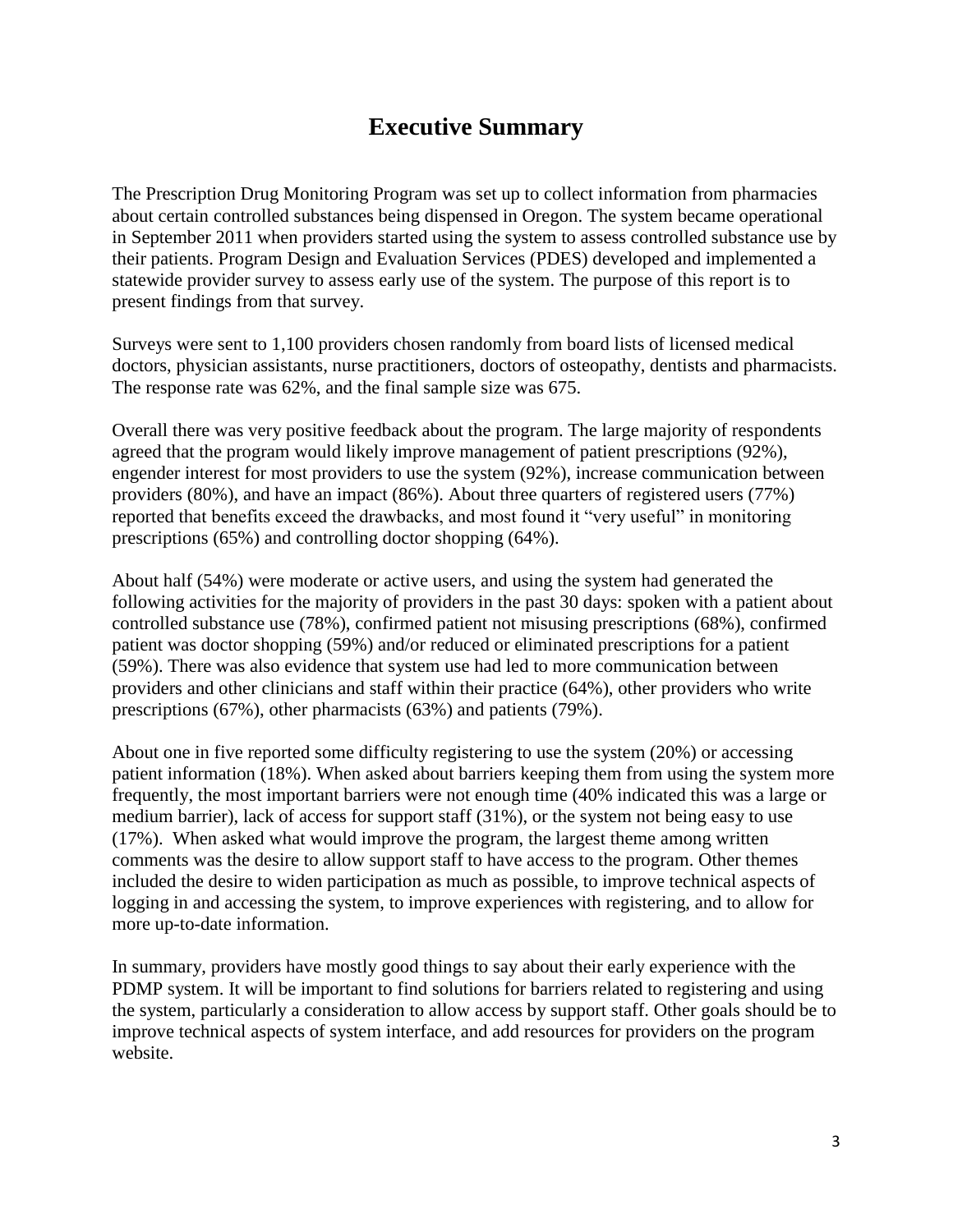## **Background**

In 2009, the Oregon Legislature passed Senate Bill 355 mandating the Oregon Health Authority to develop a Prescription Drug Monitoring Program (PDMP). The program became operational in September, 2011. The PDMP is an electronic Web-based data system that collects data on Schedules II, III and IV controlled substances being dispensed in the state by retail pharmacies. Health care providers and pharmacists may apply for accounts to access information from the program dataset for their patients. We refer to those providers with active PDMP accounts as "registered users."

In order to gather early information on the use and acceptance of the PDMP system by Oregon providers, the Injury and Violence Prevention section of the Oregon Public Health Division contracted work with Program Design and Evaluation Services (PDES) to develop and implement a statewide provider survey. This survey was implemented May through June, 2012. The primary purpose of this report is to present findings from that survey.

## **Methods**

The survey instrument was developed by staff from PDES and Injury and Violence Prevention. We reviewed an earlier survey implemented in Maine<sup>1</sup>, and also received feedback from several stakeholders, including local medical providers, the Oregon Pharmacy Board, partnering researchers from Oregon Health Sciences University and Accumentra Health, and the PDMP Advisory Commission. The survey was designed to collect feedback about the following:

- Methods for and experience with patient notification
- Feedback about program start up and ongoing administration
- Perceived utility of the data system as a tool in patient care
- Impact on
	- o prescription behavior and approaches to pain management
	- o communication with other providers
	- o screening for potential misuse
- Perceived resource gaps
- Barriers for using the system more frequently
- Suggestions for improvement

The modified survey instrument along with survey frequencies can be found in Appendix 1.

We targeted the following groups of providers to receive the surveys: pharmacists, medical doctors (selected specialties), dentists, physician"s assistants, osteopathic doctors, and nurse practitioners. We developed a mailing list based on publicly available datasets housed within respective boards (for pharmacy, medicine, and nursing). PDMP staff were able to stratify these provider lists by whether they had registered to use the system or not, and we then pulled a

<sup>&</sup>lt;sup>1</sup> Susan Payne, professor at Muskie School of Public Service, University of Southern Maine, shared a report from May 2010 entitled "User's Experience with the Maine Prescription Monitoring Program."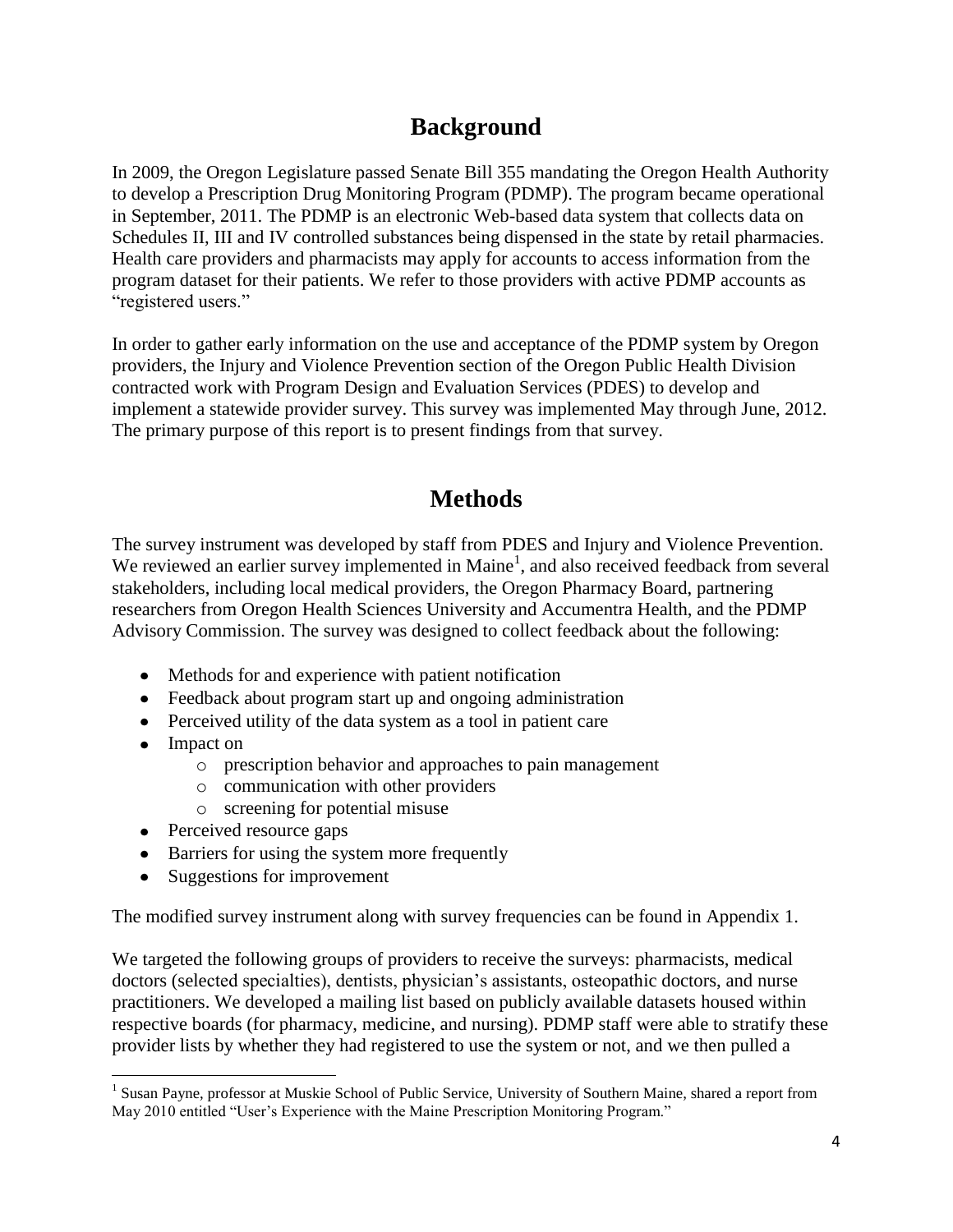simple random sample from each group in order to create a final mailing list of 1100 providers. The final list included the following numbers for each provider type:

| Provider Type                | Registered user | Not registered |
|------------------------------|-----------------|----------------|
| Pharmacists                  | 150             | 150            |
| Medical Doctors <sup>2</sup> | 200             | <b>200</b>     |
| Doctors of Osteopathy        | 50              | 50             |
| <b>Nurse Practitioners</b>   | 50              | 50             |
| <b>Physicians Assistants</b> | 50              | 50             |
| Dentists                     | 50              | 50             |

We mailed surveys to the health care providers in Oregon beginning late May, 2012. The first mailing included the survey, cover letter with informed consent, \$2 cash incentive, and addressed envelope for mail-back. We mailed one follow-up packet to non-responders.

The primary purpose of this report is to present descriptive statistical findings from the survey. We used SPSS 19 software for data entry, compilation, and analysis.

### **Results**

#### **Response Rate**

 $\overline{\phantom{a}}$ 

After accounting for respondents deemed ineligible, the response rate was 62% for the total group (57% for those not registered, and 68% for those registered). This is a very good response rate for this type of survey and combined with the random sample design suggests that the results should well represent the target population. The table below gives the total final sample size by whether registered and by provider type, with response rate in parentheses. Medical doctors were less likely to respond compared to pharmacists and other providers.

| Provider Type          | Registered user N<br>(response rate) | Not registered N<br>(response rate) |          |
|------------------------|--------------------------------------|-------------------------------------|----------|
| Pharmacists            | 102(68%)                             | 89 (59%)                            |          |
| <b>Medical Doctors</b> | 118 (60%)                            | 101(53%)                            |          |
| Other providers $3$    | 149 (75%)                            | 116(59%)                            |          |
| <b>Total</b>           | 369(68%)                             | 306(57%)                            | 675(62%) |

 $2^2$  For a list of included and excluded specialties, see Appendix 2. We also limited the sample to MDs with an active license.

<sup>&</sup>lt;sup>3</sup> Doctors of Osteopathy, Nurse Practitioners, Physicians Assistants, Dentists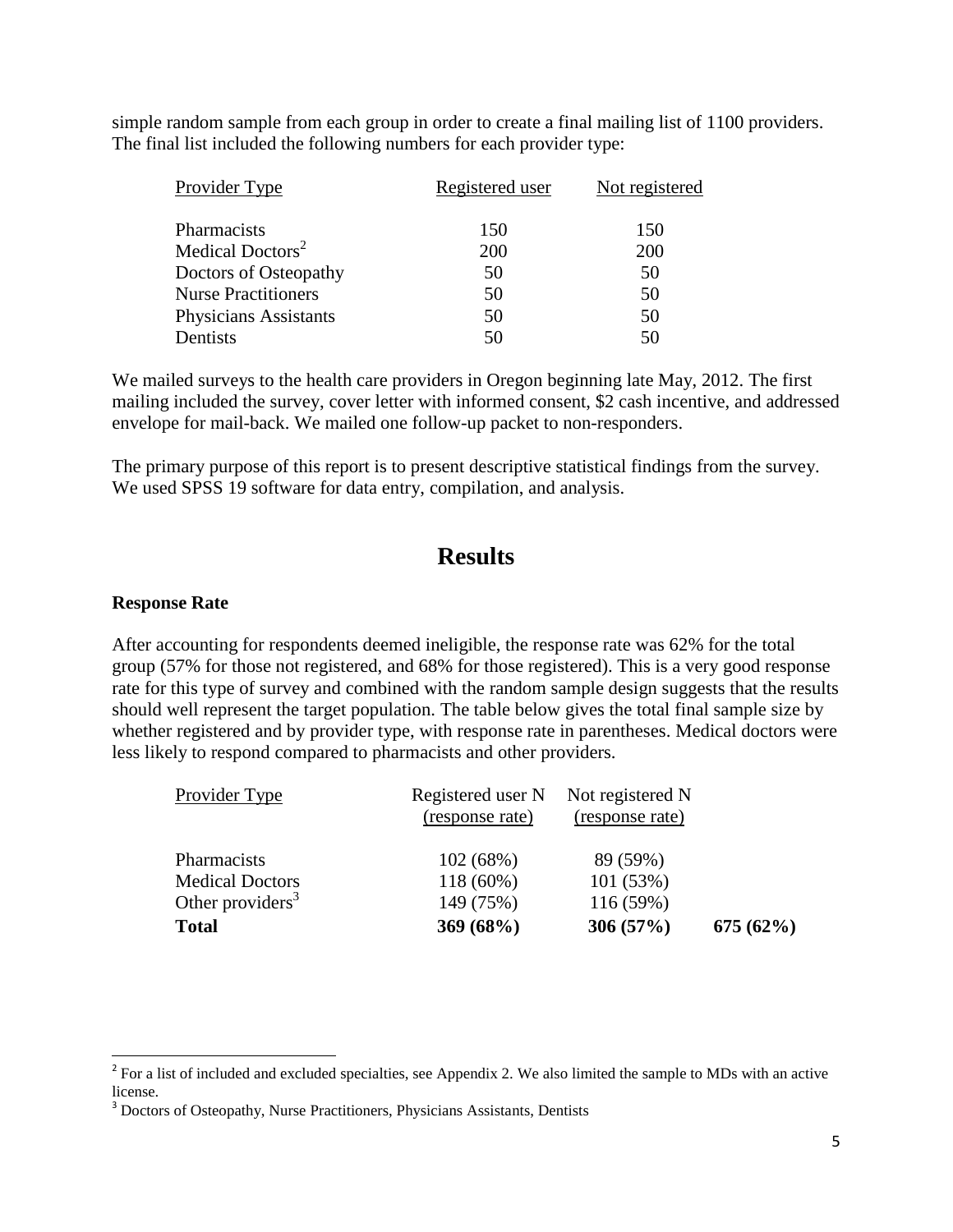#### **Sample Description**

The total sample size was 675. The table presented in the previous section displays the sample size for different provider types, differentiated by whether they were registered users or not. Registered users made up 58% of the sample with the balance made up of non-registered providers. In terms of provider types, pharmacists made up 28% of the sample, medical doctors made up 33%, and other providers made up 39%.

Slightly more than half were male (54%), and the sample was relatively even by age group (29% were under 40, 27% were 40-49, 24% were 50-59, and 20% were 60 or older). Nearly six out of ten respondents reported working within a small private practice:

- small private office (five or fewer practitioners): 58%
- large private office: 26%
- emergency room: 11%
- safety net clinic: 6%
- hospital-based clinic: 7%
- some other practice setting: 18%

#### **Survey Findings (see Appendix 1 for complete survey frequencies)**

1. Overall there was very positive feedback about the program.

Respondents had positive opinions about the promise of the program, as measured by level of agreement with the following statements. Percentages indicate how frequently respondents answered "strongly agree" or "agree" that the program would:

- likely improve management of patient prescriptions for controlled substances (92%)
- engender interest for most providers and pharmacists for registering as users  $(92\%)$
- likely increase communication between providers (80%)
- $\bullet$  likely have impact (86%)

Registered users were slightly more positive in their agreement of these items, partly explained by a higher likelihood of non-registered users answering "don"t know," a response category that was included in the analysis.

As for the current program, 77% of registered users indicated that the benefits exceed the drawbacks. Regarding usefulness of the system, about two in three indicated that the program had been "very useful" in helping to monitor patients' controlled substances prescriptions (65%) and in helping to control "doctor shopping" (64%), while nearly half (49%) indicated "very useful" for helping providers consult with each other about possible patient prescription abuse.

Pharmacists on average reported mostly positive experiences with the system so far, although there was some indication of dissatisfaction with program startup: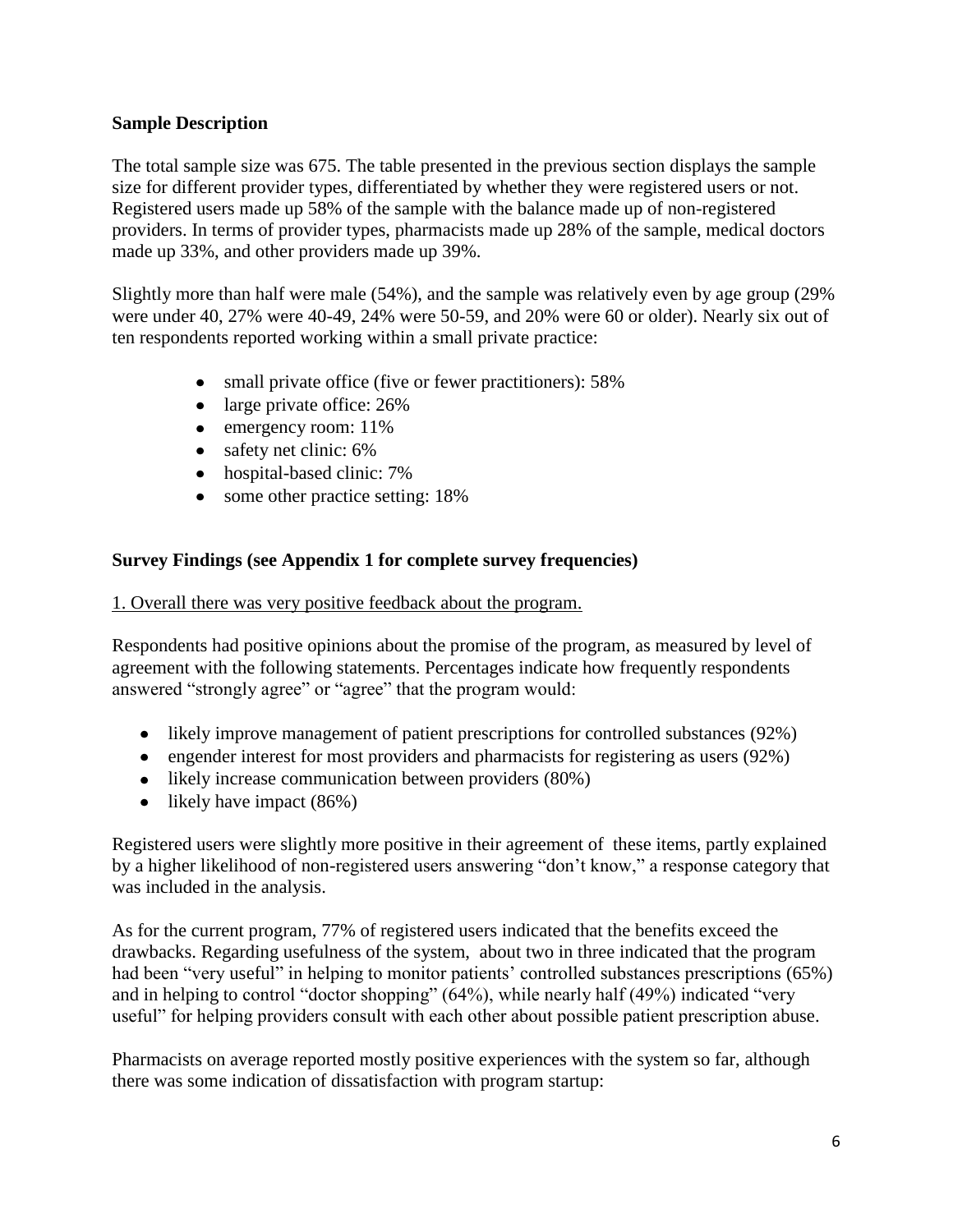- 22% disagreed that program start up went smoothly
- 25% disagreed that they had all the information they needed at the beginning

#### 2. Patient notification by pharmacies

Very few pharmacists (6%) reported hearing complaints about the notification process from patients.

While most pharmacists reported some combination of methods for notifying patients about the new system (primarily with wall posters and printed information handed out with all prescriptions) results also indicate that about three in ten pharmacies may not have provided adequate patient notification, with reports of no notification (8%) or wall poster notification only (21%).

#### 3. Most common uses of PDMP

Of registered users, over half (54%) considered themselves to be "moderate" or "active and regular" users.

- The most common use of the system was to assess controlled substance use for patients who might be over using (71% of pharmacists and 86% of providers).
- The second most common use was to assess controlled substance use of new patients (59% of pharmacists and 72% of providers).

System use had generated the following actions by roughly half or more of the providers in the past 30 days:

- spoken with a patient about controlled substance use (78%)  $\bullet$
- confirmed patient not misusing prescriptions (68%)  $\bullet$
- confirmed patient was doctor shopping (59%)  $\bullet$
- reduced or eliminated prescriptions for a patient (59%)
- contacted other providers or pharmacies (49%)  $\bullet$

While most providers reported the system was easy to use, there was a minority who indicated that it was either "somewhat difficult" or "very difficult" registering to use the system (20%) and accessing patient information (18%).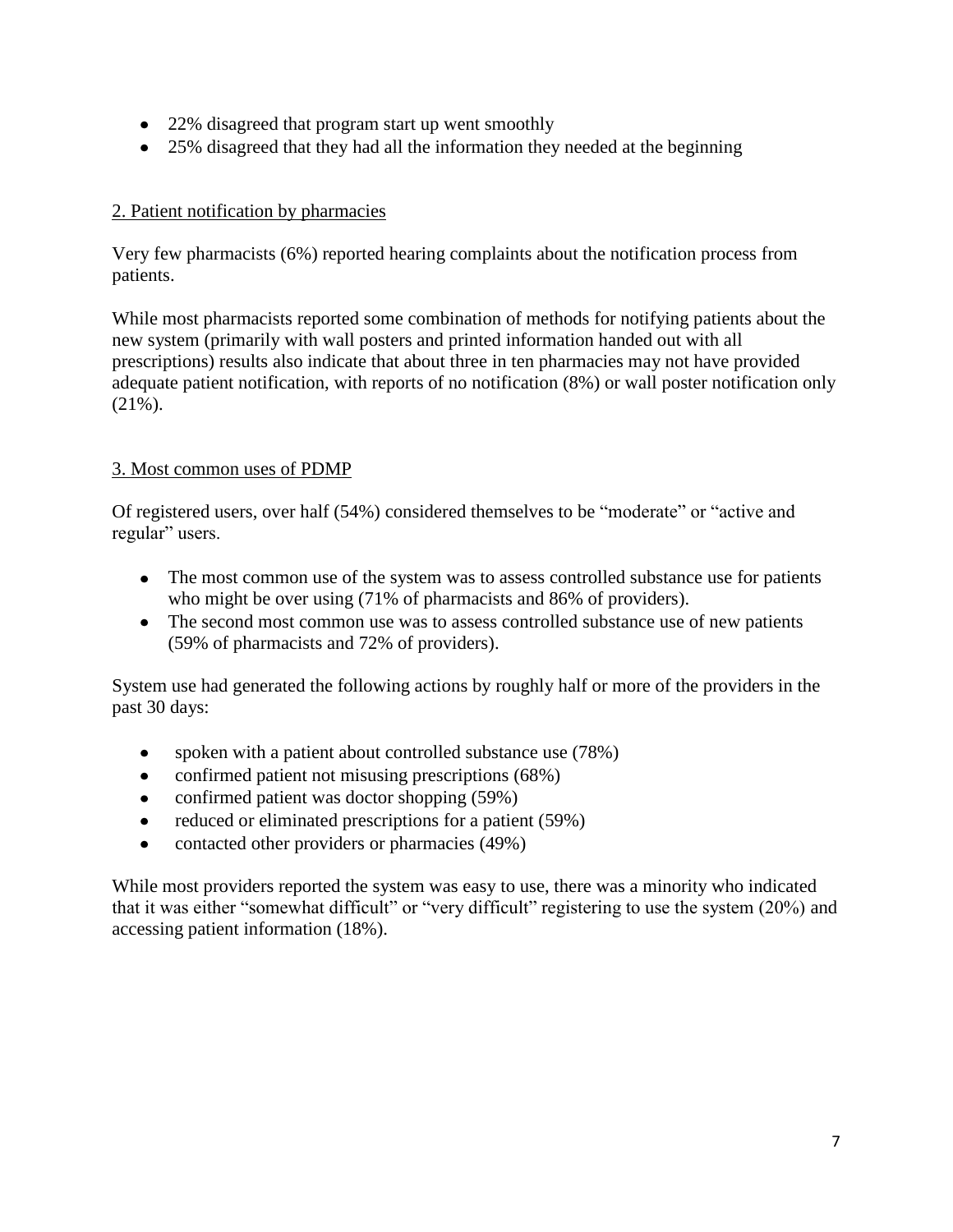#### 4. Evidence for increased communication

About two out of three pharmacists and providers also indicated that they communicate more as a result of using the system, reporting "yes, definitely" or "yes, somewhat" that they now communicate more with:

- Clinicians and staff inside my practice (64%)
- Providers who write prescriptions  $(67%)$
- Pharmacists  $(63\%)$
- Patients  $(79%)$

The top three reported topics about which they communicated more were doctor shopping (61%), pain management (55%), and substance abuse treatment (35%).

#### 5. Suggestions for what would be useful for the PDMP website

The following potential resources would be considered "very useful" or "somewhat useful" as additions to the PDMP website by at least 80% of registered users:

- Making referrals for substance abuse treatment
- Recommendations for seeing patients with substance abuse problems
- Guidelines around pain management
- Interacting with patients using PDMP data
- Advice for seeing patients dually diagnosed with mental health and substance abuse issues

#### 6. Barriers and Suggestions for Improvement

The most important barriers to more frequent use of the system, as documented by those indicating from a suggested list of issues which were a "large" or "medium" barrier, included:

- Not enough time  $(40\%)$
- Lack of access for support staff (31%)
- System not being easy to use  $(17%)$

About half of the respondents left comments about "one thing that would improve the program." Important themes included:

- Allow for support staff to have access to the program (#1 theme)
- Encourage wider participation
- Make login and overall interface easier to use and more responsive (faster)
- Improve technical issues related to registering
- Allow for information to be more up-to-date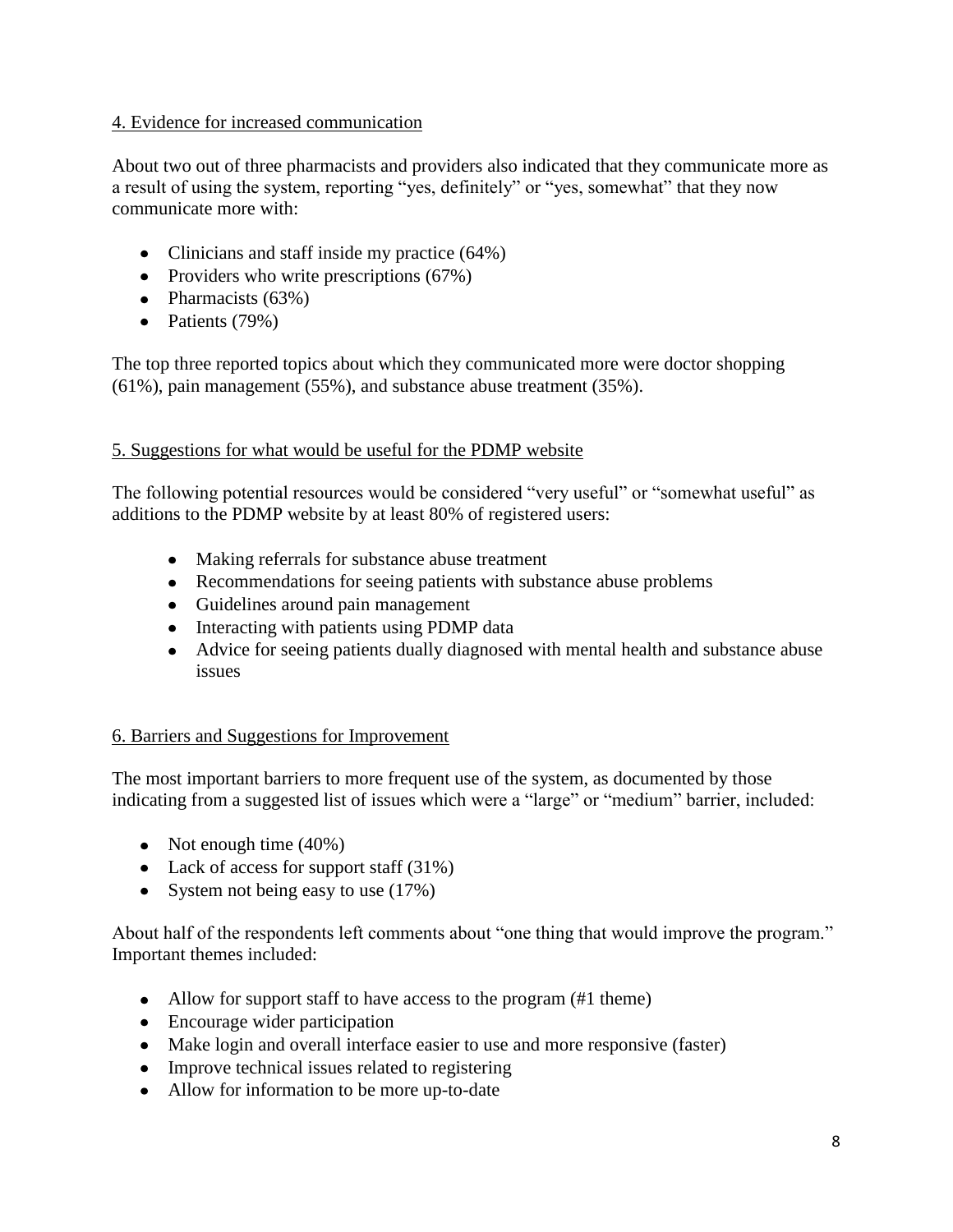### **Discussion**

#### **Limitations**

This report presents findings from a mailed survey of Oregon providers. There are potential limitations in our attempts to summarize information for the target group of all providers in Oregon: a) Survey data is self-reported which may mean that some of the information is inaccurate due to poor memory or the desire to present oneself in the best light, or other such biases; b) We assume that our findings represent the target group, and even though the response rate was good, there is still the chance that those who did not answer the survey would have consistently different views than those who did answer the survey. Another limitation is that about a quarter of respondents we identified as non-registered instead reported having a PDMP account, and future surveys should consider methods to confirm whether providers are registered users, or prepare to re-send the correct survey to those who were misidentified or signed up during the interim of the survey process.

#### **Conclusions and Next Steps**

The survey results presented in this report suggest that Oregon providers have primarily good things to say about the new PDMP system. Particularly among those registered to use the system, there appear to be positive opinions that the system holds promise and is currently functioning in a way that helps them to manage controlled substances for their patients. The system is being used most frequently to assess and manage controlled substance use for those who may be overusing or for new patients. Providers also attribute higher levels of communication with providers and patients to system use, so there are indications that the program will help to improve coordination of care between a patient"s multiple providers.

An important finding is that many providers express the desire that system access be granted for their clinical assistants. This was a major theme from responses about barriers and what would improve the system. It may also be inferred by the number one expressed barrier keeping providers from using the system more: not having enough time. Whatever can be done to facilitate the integration of system use within the normal routines and workflow of a busy clinic should be included as next steps to improve the program for providers.

Another finding is that about one in five providers experience some sort of technical difficulty using the system, so it will be important to continue identifying and reaching out to them to offer any help needed to register and use the system. It may also be important to continue gathering information about what technical upgrades or improvements could be made to facilitate use of the system. Although the survey was not designed to gather detailed information about use, it appears that almost half of registered users could be considered low-level users. It may be important to explore why some registered users end up not being as active, and to consider methods to support and facilitate their more frequent use of the system.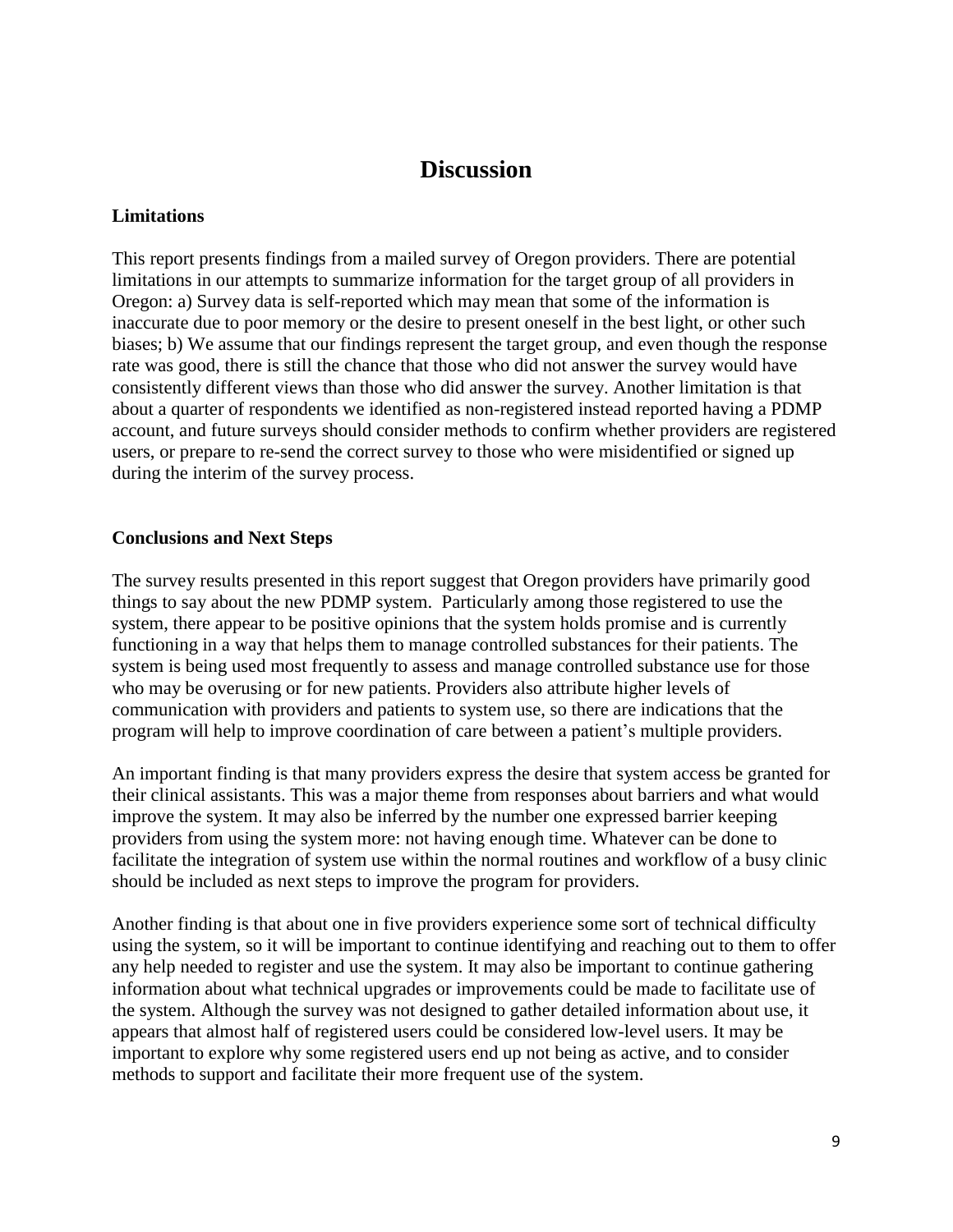Providers also expressed an interest in additional website resources, which would be a good match for the role of the state program. A centralized web-based resource could supply up-todate and quality links to information about pain management guidelines and resources for helping patients with substance abuse problems.

The PDMP system shows early promise for improving the management of controlled substances in Oregon. Steps are warranted not only to continue and enhance the program, but also to continue assessing provider experiences as they use it to improve patient care.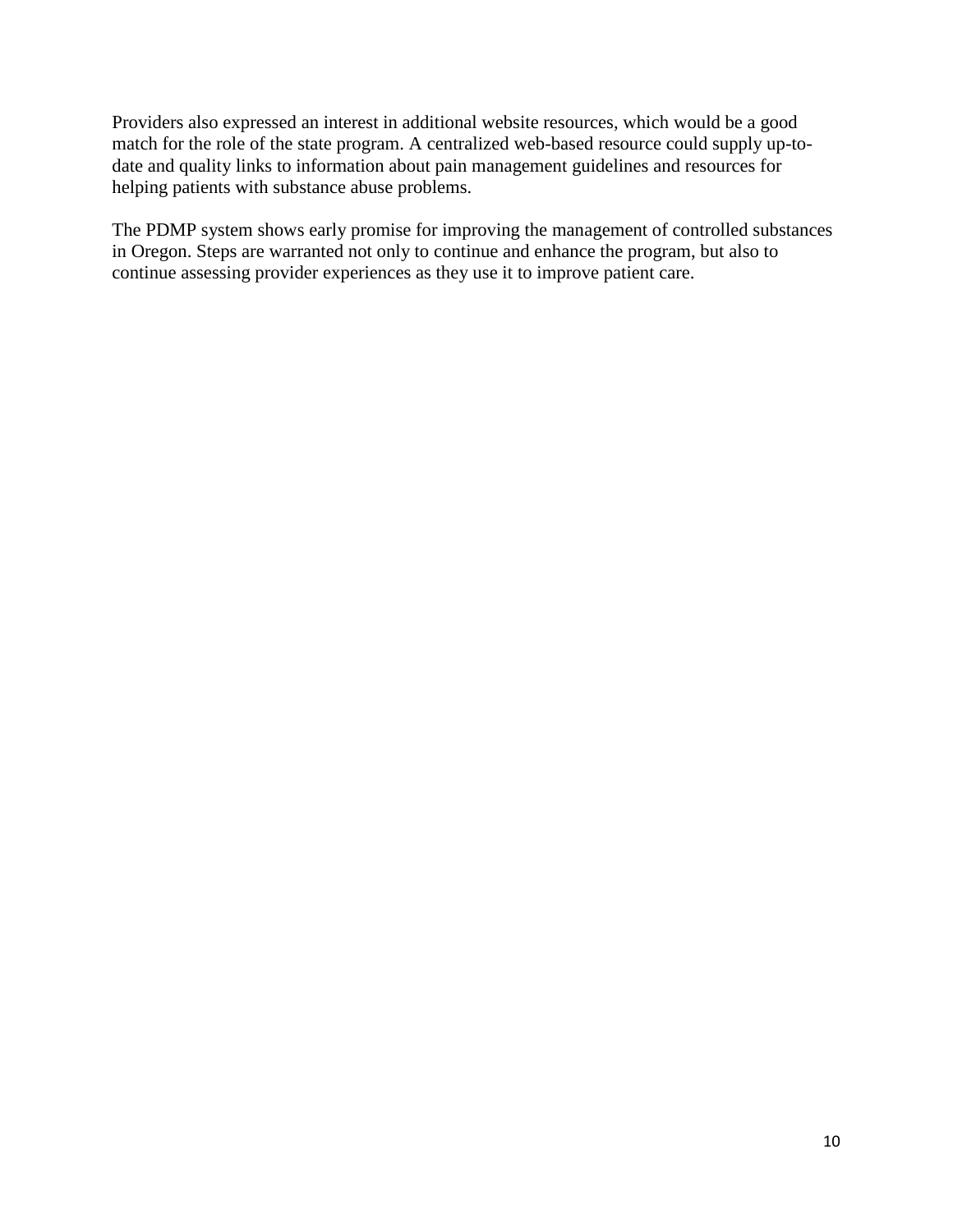## **APPENDIX 1: Survey Questions and Raw Frequencies**

#### **A. Results for TOTAL GROUP (N=675)**

1. Have you heard about the Prescription Drug Monitoring Program, also known as PDMP? (missing=22)

89.9% yes 10.4% no [*please read summary below*]

#### *PDMP Summary:*

*This monitoring program became law and started up in September, 2011. Pharmacies submit prescription data to the PDMP system for all Schedules II, III and IV controlled substances dispensed to Oregon residents. The protected health information (patient name, drug prescribed, provider) is collected and stored securely. Oregon healthcare providers and pharmacists may register for a free account to access information online from the PDMP system for their patients. The program was started to help inform prescription practice.* 

> % This does sound familiar % I still don"t know what this is

- 36 of the 90 missing or "no" above said it sounds familiar so 92.0% of sample  $\bullet$ indicated familiarity with system.
- $\bullet$ For registered only, 97.8% have familiarity with system.
- For non-registered only, 85.0% have familiarity with system.

2. Considering this program summary, and from your own knowledge of the program and its goals, please indicate how much you agree or disagree with the following statements.

| For each statement, please choose one         | Strongly | Disagree | Agree | Strongly | Don't   |
|-----------------------------------------------|----------|----------|-------|----------|---------|
| answer                                        | Disagree |          |       | agree    | know    |
| a. This program is likely to improve          |          |          |       |          |         |
| management of patient prescriptions for       | 1.5%     | 2.1%     | 33.3% | 59.0%    | 4.1%    |
| controlled substances.                        |          |          |       |          |         |
| b. Over time, I think most providers and      |          |          |       |          |         |
| pharmacists will be interested in registering | 1.5%     | 2.9%     | 39.1% | 53.1%    | 3.5%    |
| to access and use this data system.           |          |          |       |          |         |
| c. This program will likely increase          | 1.8%     | 6.3%     | 37.5% | 42.9%    | 11.5%   |
| communication between providers.              |          |          |       |          |         |
| d. This prescription monitoring program will  | 41.3%    | 44.6%    | 5.1%  | 2.7%     | $6.2\%$ |
| not have much impact.                         |          |          |       |          |         |

For q2a-d, registered indicate slightly more positive opinions, with fewer "don"t know".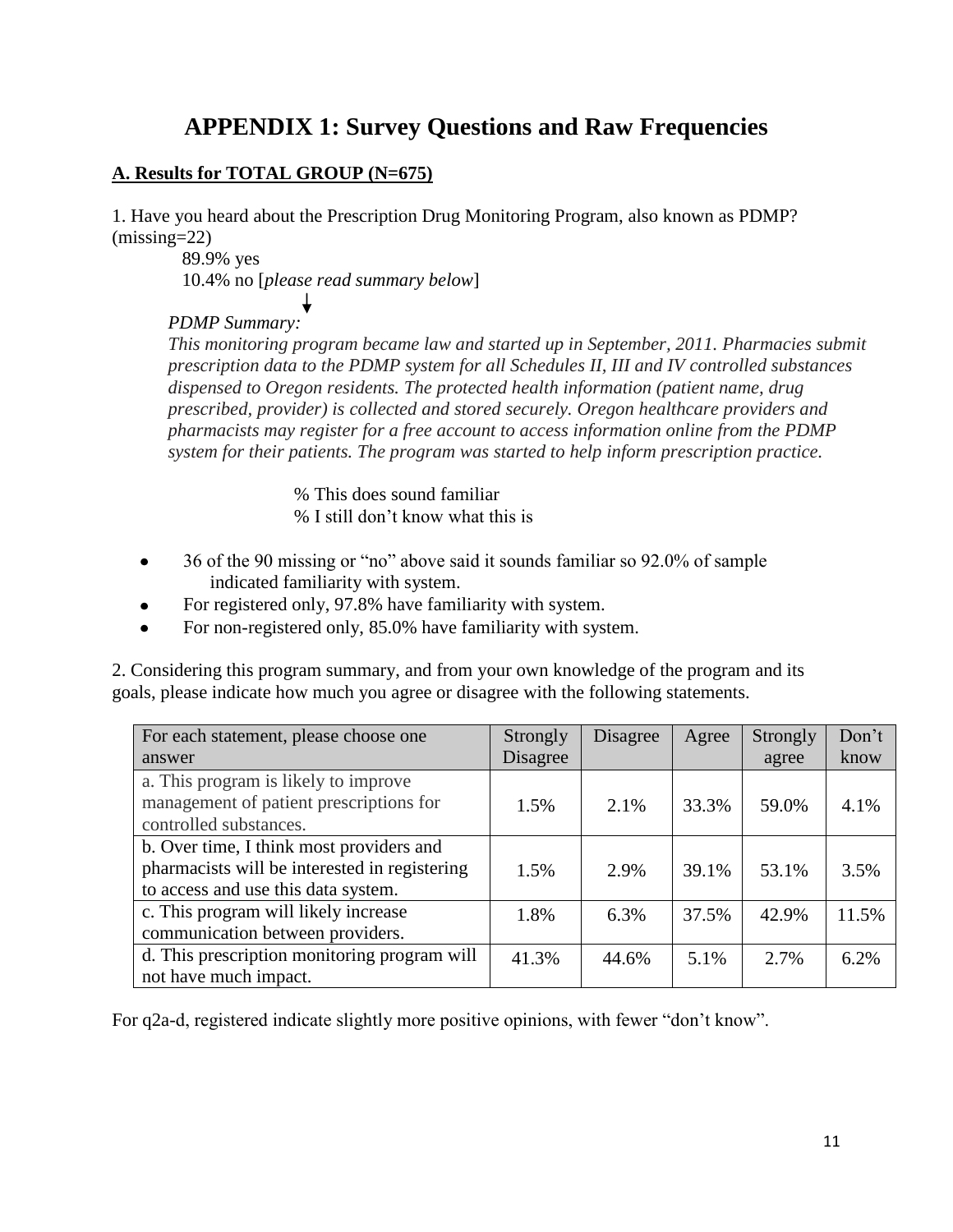3. In general (not just for you or your practice) – so far, how have the benefits of the PDMP compared to the drawbacks?

63.7% benefits exceed the drawbacks 7.6% benefits and drawbacks are about equal 3.7% drawbacks exceed the benefits 24.9% I have no idea

"I have no idea" option much more likely to be indicated by non-registered.

4. In general (not just for you or your practice), how useful has the PDMP been so far?

| How useful is the PDMP                                                                                         | Very   | Somewhat | <b>Not</b> | Don't |
|----------------------------------------------------------------------------------------------------------------|--------|----------|------------|-------|
|                                                                                                                | useful | useful   | useful     | know  |
| a  in helping clinicians and pharmacies to<br>monitor patients' controlled substance<br>prescriptions?         | 51.9%  | 25.7%    | 3.4%       | 19.0% |
| b  in helping to control "doctor shopping" by<br>patients seeking to access or abuse controlled<br>substances? | 53.0%  | 23.0%    | 3.8%       | 20.3% |
| c  in helping providers consult with each other<br>about possible prescription abuse by patients?              | 39.4%  | 31.0%    | 5.3%       | 24.3% |

#### **Questions 2-4, for REGISTERED RESPONDENTS ONLY (n=369)**

2. Considering this program summary, and from your own knowledge of the program and its goals, please indicate how much you agree or disagree with the following statements.

| For each statement, please choose one         | Strongly | Disagree | Agree | Strongly | Don't |
|-----------------------------------------------|----------|----------|-------|----------|-------|
| answer                                        | Disagree |          |       | agree    | know  |
| a. This program is likely to improve          | 1.1%     | 1.4%     | 28.4% | 67.5%    | 1.6%  |
| management of patient prescriptions for       |          |          |       |          |       |
| controlled substances.                        |          |          |       |          |       |
| b. Over time, I think most providers and      |          |          |       |          |       |
| pharmacists will be interested in registering | 1.1%     | 2.2%     | 33.9% | 61.5%    | 1.4%  |
| to access and use this data system.           |          |          |       |          |       |
| c. This program will likely increase          | 1.1%     | 5.2%     | 36.4% | 51.0%    | 6.3%  |
| communication between providers.              |          |          |       |          |       |
| d. This prescription monitoring program will  | 50.7%    | 40.8%    | 3.3%  | 3.0%     | 2.2%  |
| not have much impact.                         |          |          |       |          |       |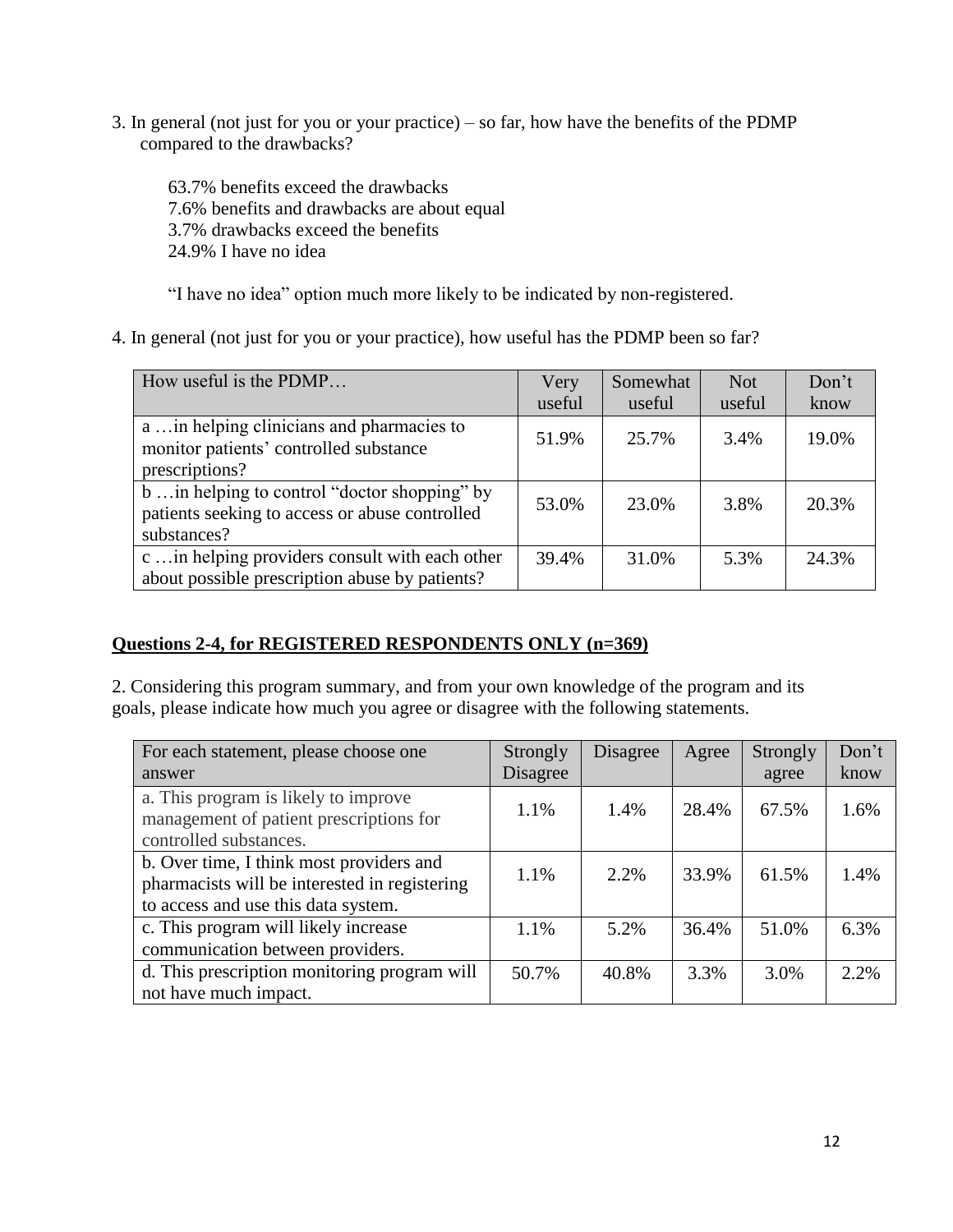3. In general (not just for you or your practice) – so far, how have the benefits of the PDMP compared to the drawbacks?

77.2% benefits exceed the drawbacks 6.2% benefits and drawbacks are about equal 3.9% drawbacks exceed the benefits 12.6% I have no idea

4. In general (not just for you or your practice), how useful has the PDMP been so far?

| How useful is the PDMP                                                                                         | Very<br>useful | Somewhat<br>useful | <b>Not</b><br>useful | Don't<br>know |
|----------------------------------------------------------------------------------------------------------------|----------------|--------------------|----------------------|---------------|
| a  in helping clinicians and pharmacies to<br>monitor patients' controlled substance<br>prescriptions?         | 65.3%          | 23.4%              | 1.9%                 | 9.4%          |
| b  in helping to control "doctor shopping" by<br>patients seeking to access or abuse controlled<br>substances? | 64.3%          | 20.9%              | 3.0%                 | 11.8%         |
| c  in helping providers consult with each other<br>about possible prescription abuse by patients?              | 48.6%          | 31.2%              | 4.7%                 | 15.5%         |

#### **B. Results for PHARMACISTS ONLY (N=191)**

5. Which of the following methods have you used to notify patients about the PDMP? (check all that apply)

8.1% we have not been notifying patients 65.4 % posters on the wall of the pharmacy\* 50.3% printed PDMP information handed out with appropriate prescriptions 9.7% printed PDMP information handed out with ALL prescriptions 22.2% verbal notification to patients with appropriate prescriptions 1.1% verbal notification to all patients 8.1% something else [14 comments]

\*of the 121 who indicated "posters", 41 of these only checked this option, meaning 29.3% of total group either indicated "not notifying patients" or "posters only"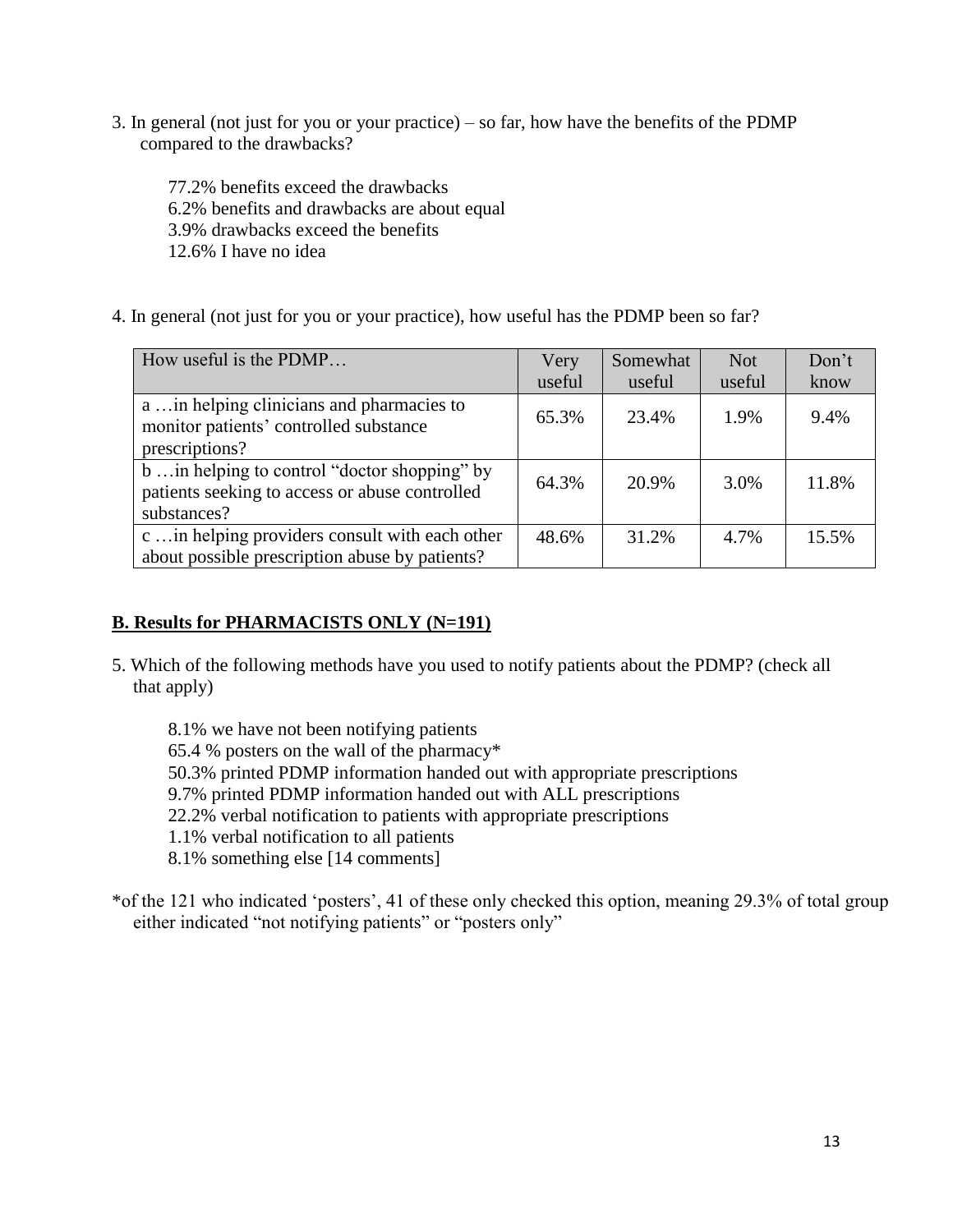6. Have you heard about or received any complaints about the patient notification process from patients?

94.0% no 6.0% yes % about how many separate complaints?  $(n=9: 5 \text{ said } "2", 3 \text{ said } "3" 5 \text{ said } "1")$ 6a. What has been the primary complaint? (11 comments)

7. Have you heard complaints from anyone other than patients about the patient notification process?

92.3% no 3.8% yes, from pharmacy staff 3.8% yes, from health care providers 0.0% yes, from someone else (*please specify whom*): (4 comments)

8. Please think about your pharmacy"s experience participating in the Prescription Drug Monitoring Program. Consider the statements below and indicate how much you agree or disagree with each.

| For each statement, please choose one<br>answer                                 | Strongly<br>Disagree | <b>Disagree</b> | Agree | <b>Strongly</b><br>agree | Don't<br>know |
|---------------------------------------------------------------------------------|----------------------|-----------------|-------|--------------------------|---------------|
| a. Program start up went very smoothly.                                         | 4.4%                 | 17.7%           | 53.0% | 11.6%                    | 13.3%         |
| b. We had all the information we needed<br>when the program got up and running. | 2.8%                 | 22.7%           | 54.1% | 11.6%                    | 8.8%          |
| c. I wish technical support could be more<br>helpful.                           | 5.0%                 | 29.1%           | 17.9% | 3.9%                     | 44.1%         |
| d. Overall, this has been a negative<br>experience for our pharmacy.            | 27.2%                | 55.0%           | 3.3%  | 2.8%                     | 11.7%         |
| e. Our current experience uploading data is<br>going very well.                 | 3.4%                 | 4.5%            | 48.0% | 14.0%                    | 30.2%         |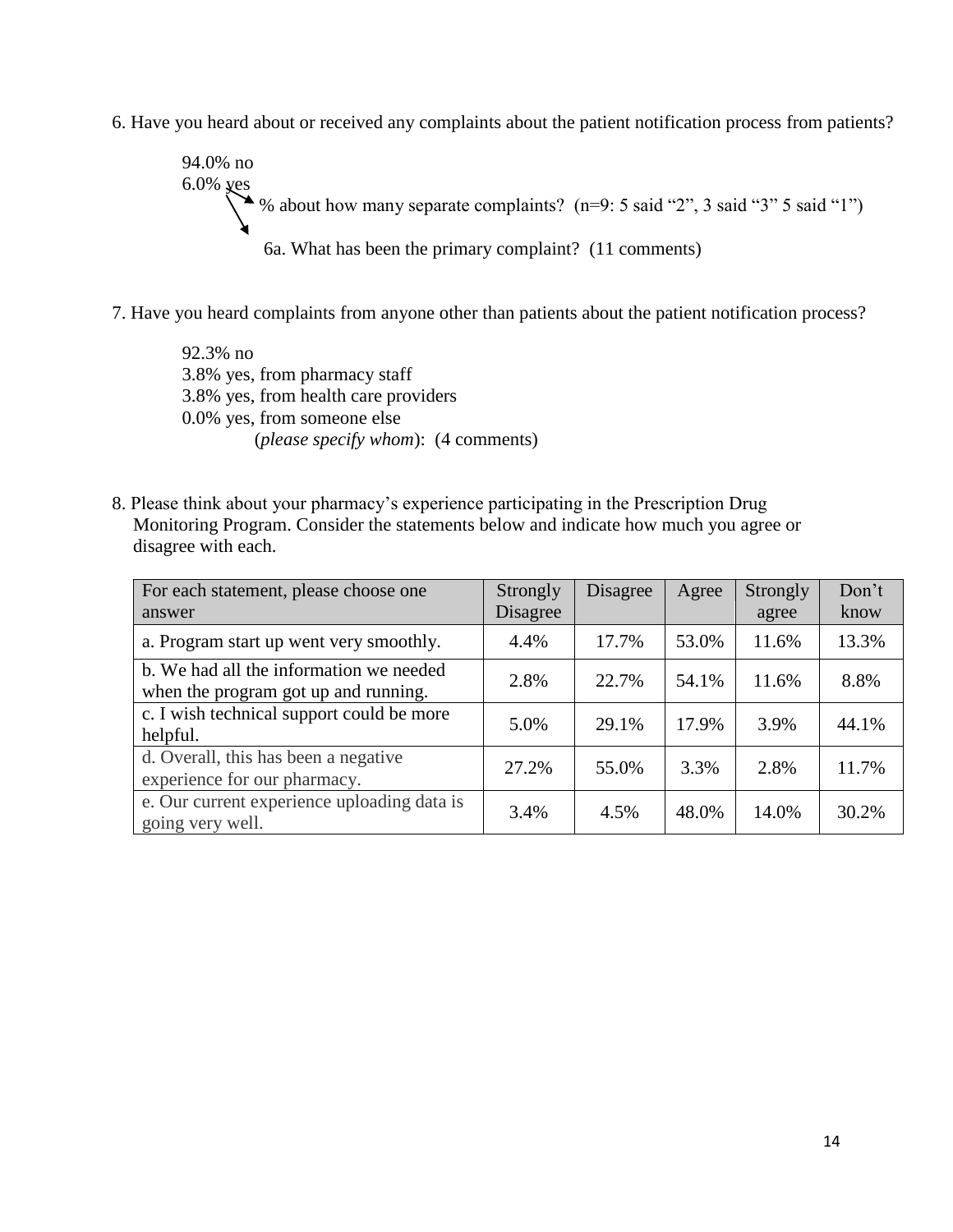#### **C. Results for REGISTERED PHARMACISTS AND PROVIDERS (N=369)**

9. You have received this version of our survey because our records show that you have registered online as a user, to request and access information on patients. Is this correct?

1.9% not correct, I have not registered for an account 3.6% not sure 94.5% correct 9a. For how long have you had an account? 10.0% 2 months or less 86.5% more than 2 months 3.5% not sure

10. How would you characterize your use of the PDMP system?

15.3% I have never used it 30.6% very minimal user 25.6% moderate user 28.4% active and regular user

|                                                            | Very<br>easy | Somewhat<br>easy | Somewhat<br>difficult | Very<br>Difficult |
|------------------------------------------------------------|--------------|------------------|-----------------------|-------------------|
| 11. How easy was it to register as a user?                 | 39.4%        | 40.4%            | 18.0%                 | 2.2%              |
| 12. How easy has it been to access patient<br>information? | 43.5%        | 38.6%            | 13.4%                 | 4.6%              |

13. In the last 30 days, about how many separate patients have you accessed the PDMP to monitor or check on prescription medication?

> 18.6% none 48.4% 1 - 5 26.4% 6 - 25 6.6% more than 25

14. In the past 30 days, for which of the following reasons have you used the PDMP system (check all that apply)

#### *(PHARMACIST ONLY)(N=102)*

58.6% to assess controlled substance use of new patients 71.3% to assess controlled substance use for patients who might be over-using 9.2% some other criteria (7 comments)

#### *(PROVIDER ONLY)(N=267)*

71.5% when prescribing a controlled substance for a new patient 49.0% when prescribing a new controlled substance for an existing patient 53.0% when a patient requests an early refill on a controlled substance 85.5% to assess controlled substance use for patients who might be over-using 17.5% some other reason (40 comments)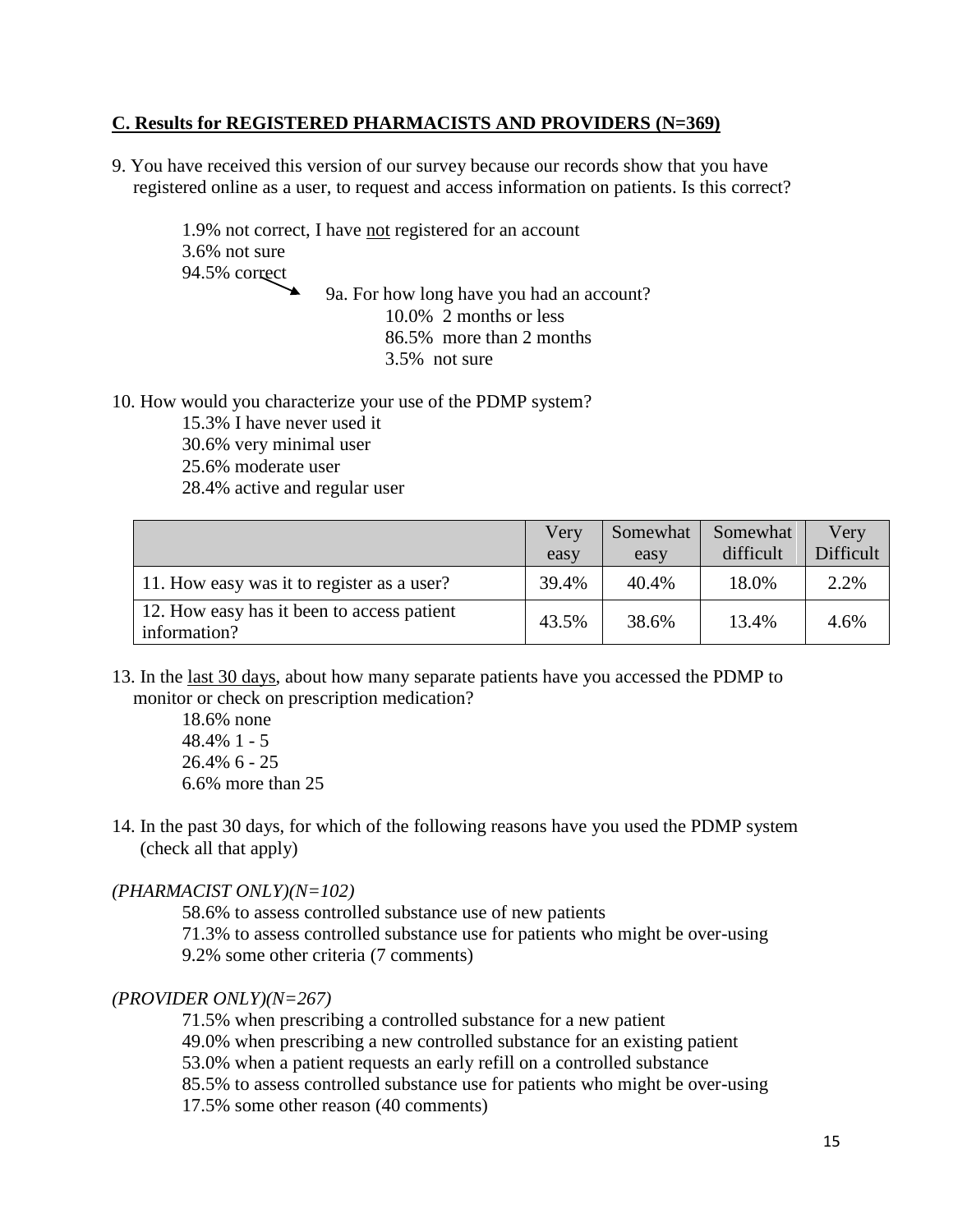15. Some providers have reasons for not using the PDMP system more often. How much do each of the following barriers keep you from using the system more?

|                                                                             | Large   | Medium  | Small   | Not a   |
|-----------------------------------------------------------------------------|---------|---------|---------|---------|
|                                                                             | barrier | barrier | barrier | barrier |
| a. Limitations with internet access at work                                 | 2.0%    | 6.2%    | 11.1%   | 80.8%   |
| b. Not enough time                                                          | 16.8%   | 23.2%   | 39.0%   | 21.0%   |
| c. Lack of benefit for my office                                            | 0.3%    | 3.3%    | 11.8%   | 84.6%   |
| d. Support staff not being allowed to access<br>the system under my account | 17.2%   | 13.6%   | 18.5%   | 50.6%   |
| e. Lack of training on how to use the PDMP                                  | 2.9%    | 6.5%    | 22.5%   | 68.1%   |
| f. The system is not easy to use                                            | 6.6%    | 10.5%   | 28.5%   | 54.4%   |

- 16. What else would you rate as a large or medium barrier keeping you from using the PDMP system more often? (104 comments)
- 17. In the past 30 days, which of the following actions have you taken as a result of using the PDMP system to monitor prescription medications for you patients? (check all that apply)

#### *(PHARMACISTS ONLY)(N=102)*

34.5% spoken with a patient about controlled substance use

56.3% contacted prescribers or other pharmacies

55.2% confirmed patient not misusing prescriptions

35.6% confirmed patient was doctor shopping

32.2% denied prescription for a patient

6.9% something else (6 comments)

#### *(PROVIDERS ONLY)(N=267)*

77.8% spoken with a patient about controlled substance use

48.5% contacted other providers or pharmacies

67.7% confirmed patient not misusing prescriptions

59.1% confirmed patient was doctor shopping

59.1% reduced or eliminated prescriptions for a patient

28.3% dismissed patient from practice

30.3% referred or recommended for substance abuse treatment

34.8% referred or recommended for pain management

15.7% referred or recommended for anxiety (or other psychiatric disorder) management 7.6% something else (16 comments)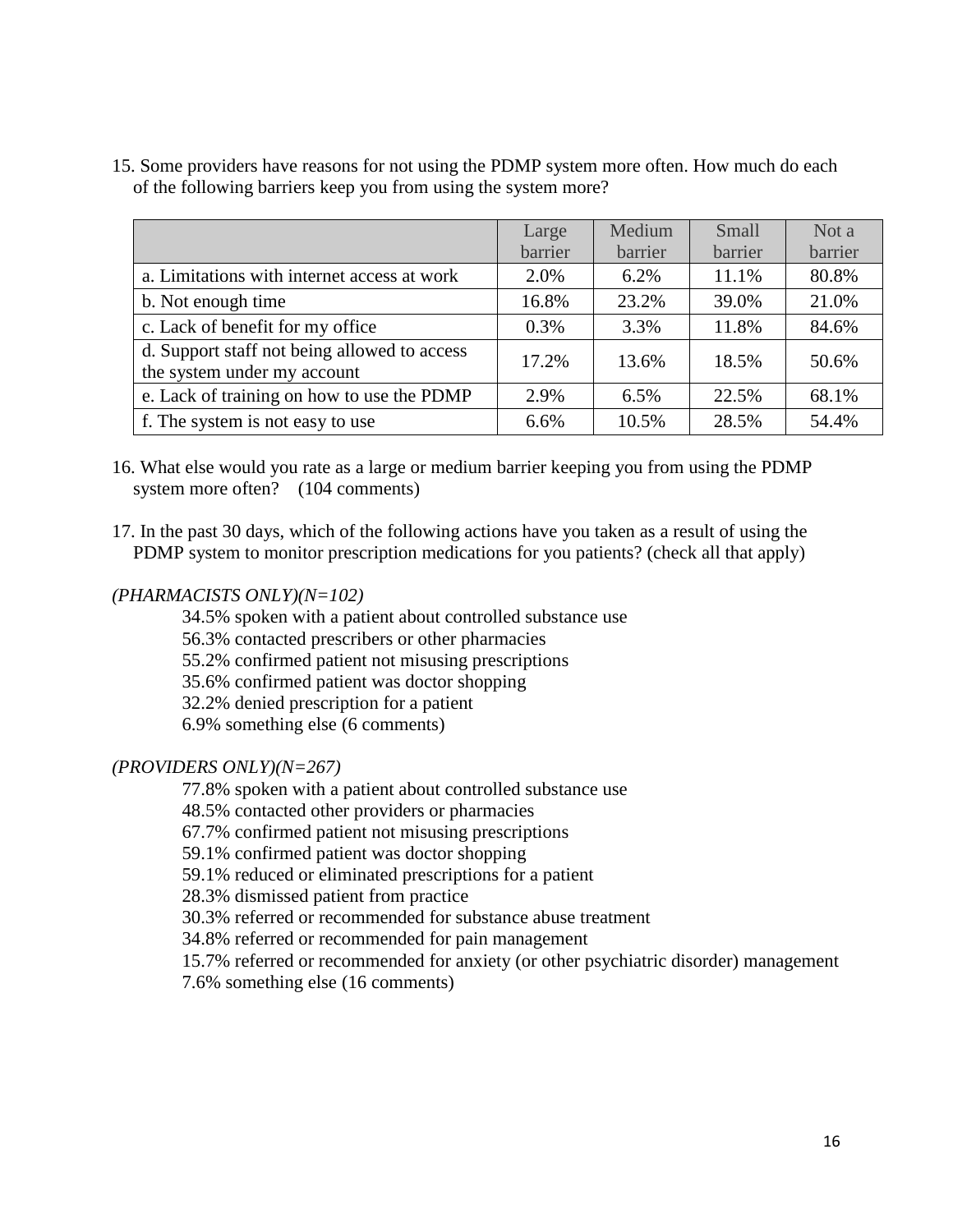18. As a result of using the PDMP system, do you communicate more with any of the following groups?

| Do you communicate more with               | Yes,<br>definitely | Yes,<br>somewhat | N <sub>o</sub> |
|--------------------------------------------|--------------------|------------------|----------------|
| a. Clinicians and staff inside my practice | 36.3%              | 28.1%            | 35.6%          |
| b. Providers who write prescriptions       | 25.6%              | 40.9%            | 33.6%          |
| c. Pharmacists                             | 22.6%              | 40.5%            | 36.8%          |
| d. Patients                                | 39.0%              | 40.0%            | 21.0%          |

19. About which of the following topics do you communicate more with any of these groups? (check all that apply)

| 15.5% I don't communicate more | 17.7% drug interactions | 35.2% substance abuse treatment |
|--------------------------------|-------------------------|---------------------------------|
| 54.5% pain management          | 61.0% doctor shopping   | 10.3% something else            |

20. How useful would any of the following categories be as additional resources on the PDMP website? (check all that apply)

|                                                                                                 | Very   | Somewhat | <b>Not</b> |
|-------------------------------------------------------------------------------------------------|--------|----------|------------|
|                                                                                                 | useful | useful   | useful     |
| a. Guidelines around pain management                                                            | 37.8%  | 45.1%    | 17.2%      |
| b. Advice for dealing with mental health issues                                                 | 26.3%  | 47.2%    | 26.5%      |
| c. Recommendations for seeing patients with<br>substance abuse problems                         | 39.5%  | 44.7%    | 15.8%      |
| d. Advice for seeing patients dually diagnosed with<br>mental health and substance abuse issues | 31.1%  | 48.7%    | 20.2%      |
| <b>PROVIDERS ONLY</b><br>e. Making referrals for substance abuse treatment                      | 51.2%  | 35.8%    | 12.6%      |
| f. Interacting with patients using PDMP data                                                    | 33.2%  | 47.8%    | 18.6%      |

e. Anything else (31 comments)

#### **D. Results for NON REGISTERED PHARMACISTS AND PROVIDERS (N=306)**

21. You have received this version of our survey because our records show that you have not registered online as a user. Is this correct?

73.5% correct 26.5% not correct, I have registered for an account (pharmacists=22.6%; providers=28.3%-- this a limitation)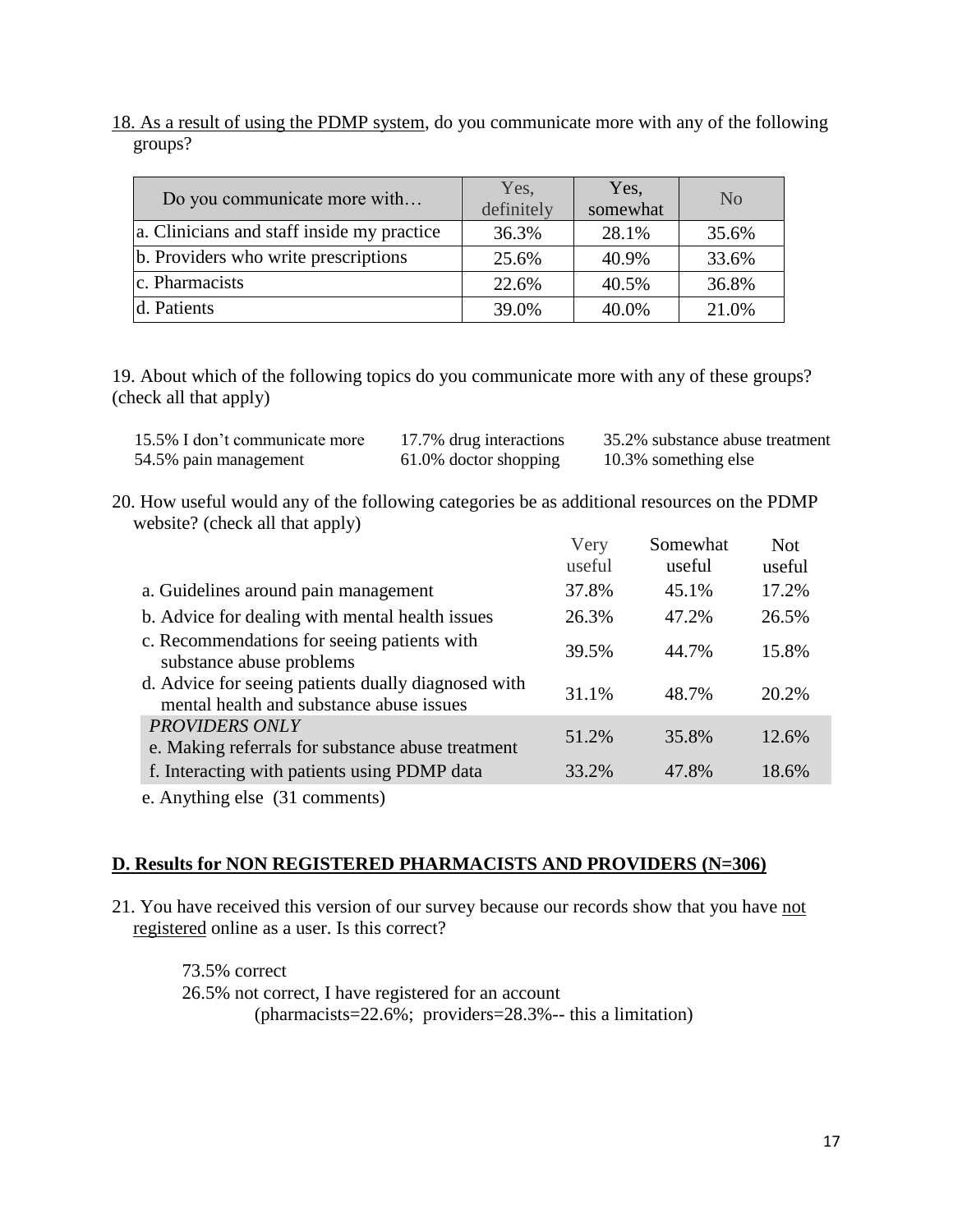22. Why haven"t you registered as a user? (choose all that apply) (PHARMACISTS ONLY)

14.7% there is no internet access at work

17.3% I"m not aware that I could register as a user

29.3% I"m too busy

2.7% I don"t think there would be any benefits

5.3% I"m not allowed to share the account with my support staff

55.3% some other reason (please specify) (44 comments)

#### (PROVIDERS ONLY)

1.5% there is no internet access at work

27.7% I"m not aware that I could register as a user

13.1% I"m too busy

4.4% I don"t think there would be any benefits

1.5% I"m not allowed to share the account with my support staff

25.5% I rarely, if ever, prescribe controlled substances

44.2% some other reason (please specify) (63 comments)

#### **Results for TOTAL GROUP**

23. What one thing would improve this program, if anything?

- Registered Pharmacists: 58 (or 57%) made a comment
- Registered Providers: 127 (or 48%) made a comment  $\bullet$
- Non-registered Pharmacists: 41 (or 46%) made a comment  $\bullet$
- Non-registered Providers: 82 (or 38%) made a comment

24. What is your age?

5.0% under 30 23.9% 30-39 27.2% 40-49 24.2% 50-59 19.6% 60 or older

25. What is your gender?

54.2% male 45.8% female

26. What best characterizes your practice? (PROVIDERS ONLY)

26.1% large private office (6+ practitioners)

- 57.6% small private office (5 or fewer practitioners)
- 4.0% academic practice
- 10.8% emergency room
- 6.4% safety net clinic (e.g., FQHC)
- 7.2% hospital-based clinic
- 3.0% hospital: inpatient primarily
- 11.0% other